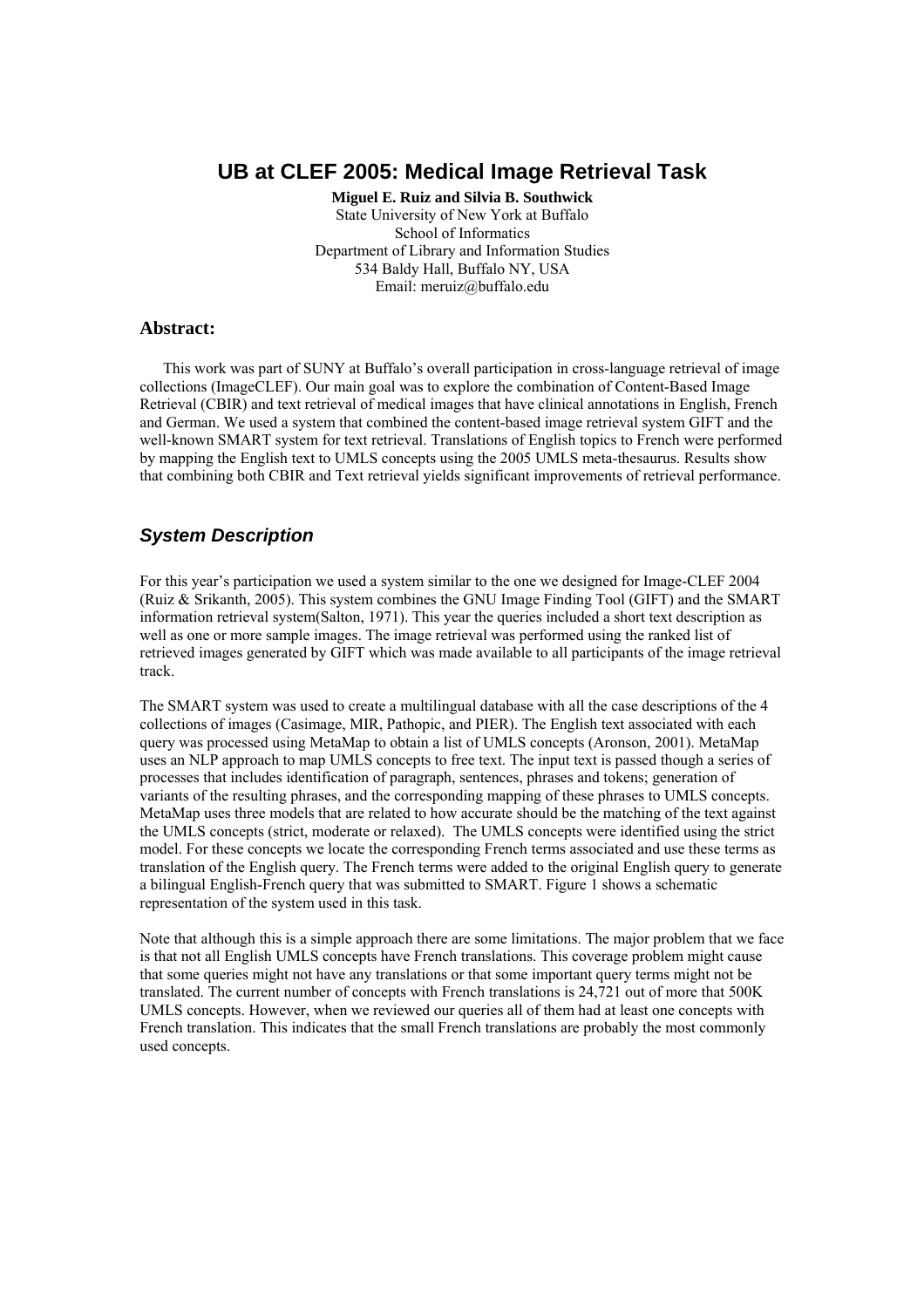

**Figure 1. System for Image-CLEF 2005**

The organizers of the conference provided a list of the top 1000 retrieved images returned by GIFT for each of the 25 topics. We used this list as the output of the CBIR system. From the textual part of the query we used only the English version provided in the query. This Text was processed with MetaMap,. The current Version of UMLS includes vocabularies with translations in 13 languages (Including French and German which are the ones of interest for this task). For these experiments we decided to use the French terms present in UMLS as translations. We decided not to use German due to the fact that the German documents come from the Pathopic collection and constitute a parallel collection of English and German. Since our initial query is in English we consider redundant to try to get German translations for the topics. However, German terms might be added if they rank high in the automatic relevance feedback process. The corresponding English and French UMLS terms associated with the concepts identified by MetaMap were added to the original English Queries. The text was processed by SMART and the top 10 cases retrieved (together with the cases from top 10 image retrieved by GIFT) are used for expand the query. Observe that this is a multilingual expansion since terms in French, German or English could be added by the query expansion process. The images associated with each case are given the same retrieval score from the text retrieval. Finally we combined the image scores obtained from the CBIR system and from the text retrieval system. We weighted this combination and the results indicate that a 3:1 weighting in favor of text retrieval achieve the best performance in our system.

### *Results*

We submitted five runs that included different weights for the contribution of text and images, and several variations on the number of terms used for expansion. The best combination of our official results was obtained by weighting the text results 3 times higher than the visual results. The parameters for the relevance feedback used the top 10 results (both images and text cases), and expand the queries